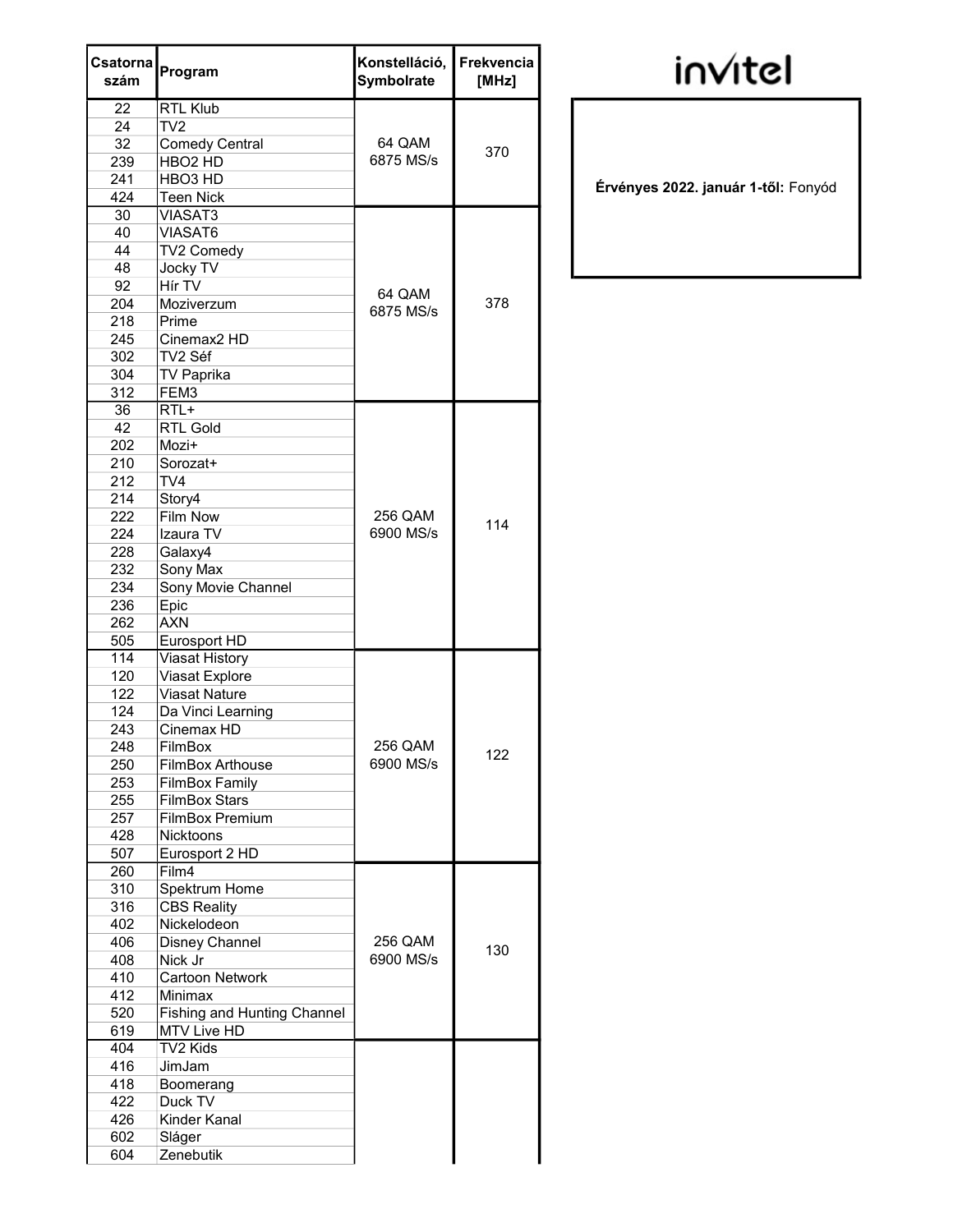| 606            | Muzsika TV                    |           |     |
|----------------|-------------------------------|-----------|-----|
| 608            | <b>MTV Hungary</b>            | 256 QAM   | 138 |
| 610            | <b>MTV Hits</b>               | 6900 MS/s |     |
| 612            | <b>H!T Music Channel</b>      |           |     |
| 614            | VH <sub>1</sub>               |           |     |
| 616            | <b>MTV Dance</b>              |           |     |
|                |                               |           |     |
| 618            | <b>Nick Music</b>             |           |     |
| 621            | <b>MTV Rocks</b>              |           |     |
| 623            | Music channel                 |           |     |
| 627            | <b>VH1 Classic</b>            |           |     |
| 230            | <b>Comedy Central Family</b>  |           |     |
| 314            | <b>HGTV</b>                   |           |     |
| 704            | Deutche Welle                 |           |     |
| 706            | ProSieben                     |           |     |
| 708            | Sat 1                         |           |     |
| 712            | Al Jazeera                    |           |     |
| 714            | <b>CNN</b>                    |           |     |
| 716            | Sky news                      |           |     |
| 720            | <b>RTR Planeta</b>            | 256 QAM   | 146 |
| 728            | <b>TV5MONDE</b>               | 6900 MS/s |     |
|                |                               |           |     |
| 730            | Rai uno                       |           |     |
| 732            | <b>TVE</b>                    |           |     |
| 734            | <b>NTDTV</b>                  |           |     |
| 940            | PAX TV                        |           |     |
| 941            | Bonum TV                      |           |     |
| 942            | Hatoscsatorna                 |           |     |
| 943            | D1 TV                         |           |     |
| 102            | Discovery Channel             |           |     |
| 125            | <b>DIGI Life HD</b>           |           |     |
| 306            | <b>TLC</b>                    |           |     |
| 702            | <b>ARTE</b>                   |           |     |
| 710            | News 24                       | 256 QAM   |     |
| 722            | Pervij Kanal                  | 6900 MS/s | 154 |
|                | <b>TVP Polonia</b>            |           |     |
| 724            |                               |           |     |
| 726            | Romania TV                    |           |     |
| 804            | Hustler                       |           |     |
| 810            | Private TV                    |           |     |
| 944            | Somogy TV                     |           |     |
| 1              | M <sub>1</sub> H <sub>D</sub> |           |     |
| 3              | M2/Petőfi TV HD               |           |     |
| 5              | Duna HD                       |           |     |
| $\overline{7}$ | M4 Sport HD                   |           |     |
| 11             | M <sub>5</sub> H <sub>D</sub> |           |     |
| 901            | MR1 - Kossuth                 | 256 QAM   | 162 |
| 902            | MR2 - Petőfi                  | 6900 MS/s |     |
| 903            | MR3 - Bartók                  |           |     |
| 904            | Dankó rádió                   |           |     |
| 905            | Rádió 1                       |           |     |
| 906            | Sláger FM                     |           |     |
| 9              | Duna World/M4 Sport + HD      |           |     |
|                |                               |           |     |
| 21             | RTL Klub HD                   |           |     |
| 23             | TV <sub>2</sub> HD            |           |     |
| 25             | SuperTV2 HD                   |           |     |
| 27             | RTL II HD                     | 256 QAM   | 330 |
| 49             | Dikh TV                       | 6900 MS/s |     |
| 907            | Jazzy rádió                   |           |     |
| 908            | Klasszik Rádió                |           |     |
| 909            | Mária Rádió                   |           |     |
| 911            | Klub rádió                    |           |     |
| 93             | ATV HD                        |           |     |
| 109            | <b>Travel Channel HD</b>      |           |     |
| 205            | Cool HD                       | 256 QAM   |     |
| 207            | Film+ HD                      | 6900 MS/s | 338 |
|                |                               |           |     |